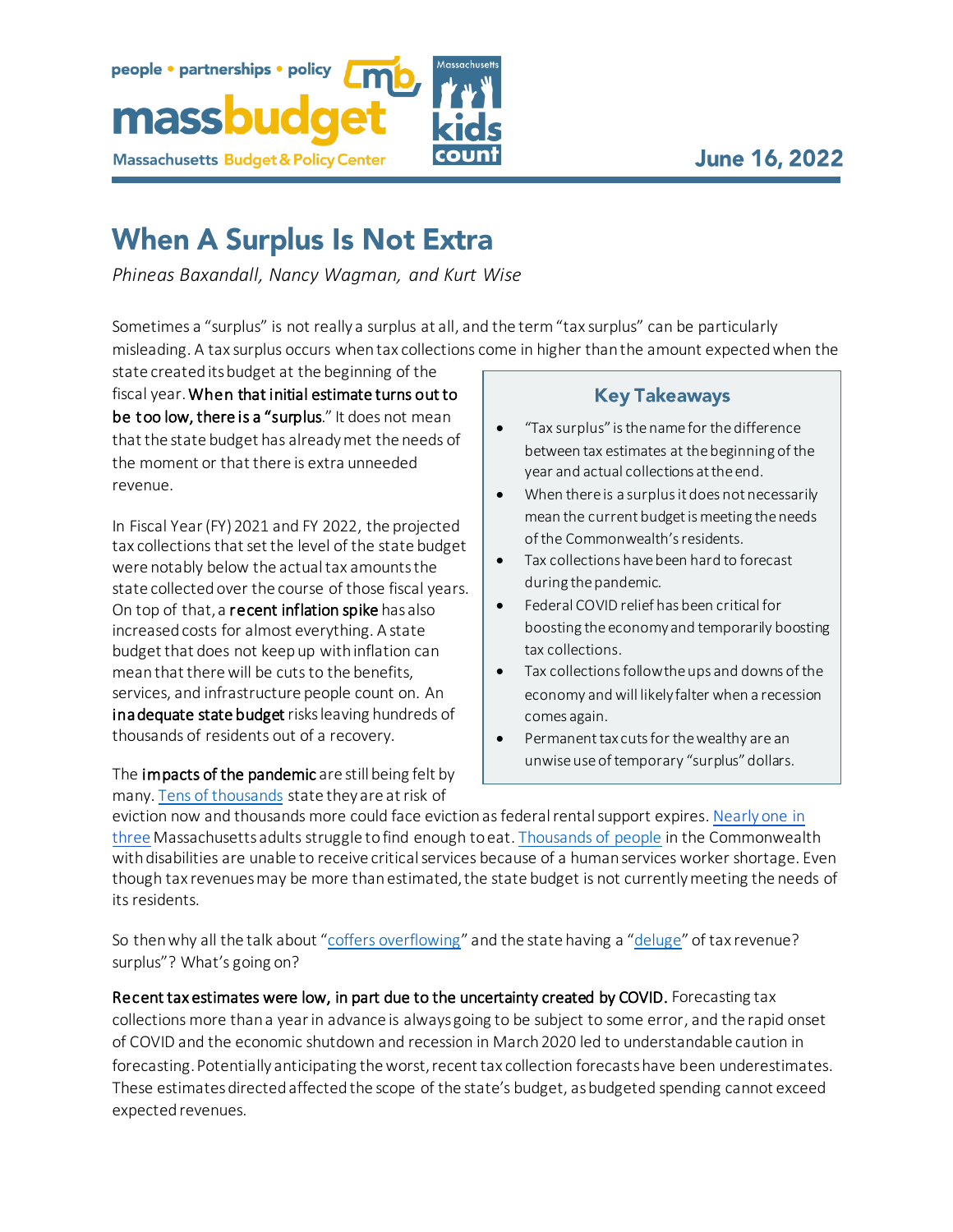## The FY 2021 tax estimate turned out to be very low. In

January 2020 the Governor proposed a FY 2021 budget built on estimated taxes totaling \$31.5 billion. This tax total was based on estimates made before most of us had ever even heard of COVID-19.

By spring 2020 when COVID and the economic shutdown looked like it might paralyze the economy, revenue estimators ratcheted down tax expectations. By the time the FY 2021 budget was finally enacted in December 2020, it was built on an estimate of \$27.0 billion in tax collections, a reduction of \$4.5 billion. However, by the end of FY 2021 actual final tax collections dramatically exceeded expectations and reached \$34.2 billion. This is above even the estimate made prior to COVID.



The federal government came to the rescue which has temporarily boosted revenues in ways that were not predicted. The federal COVID relief legislation has brought more tha[n \\$115 billion](https://massbudget.org/2022/02/02/at-a-crossroads/#part5) to the Commonwealth. This influx of federal dollars took many forms, from pandemic relief checks, supplements to unemployment benefits, enhanced child tax credits, PPP loans to businesses that became grants, financial relief for hospitals, and the like. These dollars kept the economy going. Federal relief spent by individuals, communities, businesses, and nonprofits, and by state or local governments supported the

state's economy and – not surprisingly – helped bump up state tax collections.

Forecasters were still cautious about a recession when it was time for FY 2022 estimates, yet it turned out that the recession – though deep – was the shortest [recorded.](https://www.nber.org/research/data/us-business-cycle-expansions-and-contractions) In large part thanks to the economic boost created by federal relief[, employment rebounded](https://fred.stlouisfed.org/series/MAUR) and th[e stock market recovered.](https://fred.stlouisfed.org/series/SP500)FY 2022 tax collections also look to exceed predictions by a wide margin.

The two consecutive years of significant tax underestimates have led to what is called the current "tax surplus." Yet even before the pandemic, Massachusetts was not adequately funding the



Commonwealth's needs in education, transportation, human services, health care, housing and more. Then when the pandemic hit, pre-existing social and economic inequities meant that lower-income families and households of color suffered disproportionately from its effects.

These unobligated ("surplus") dollars provide policymakers with an opportunity to address important unmet needs that were not fulfilled by budgets created at the start of a fiscal year.

That being said, there are always business cycles, and tax collections will falter when the next recession hits. Some people might forget that the economy regularly contracts as well as expands. Since the Great